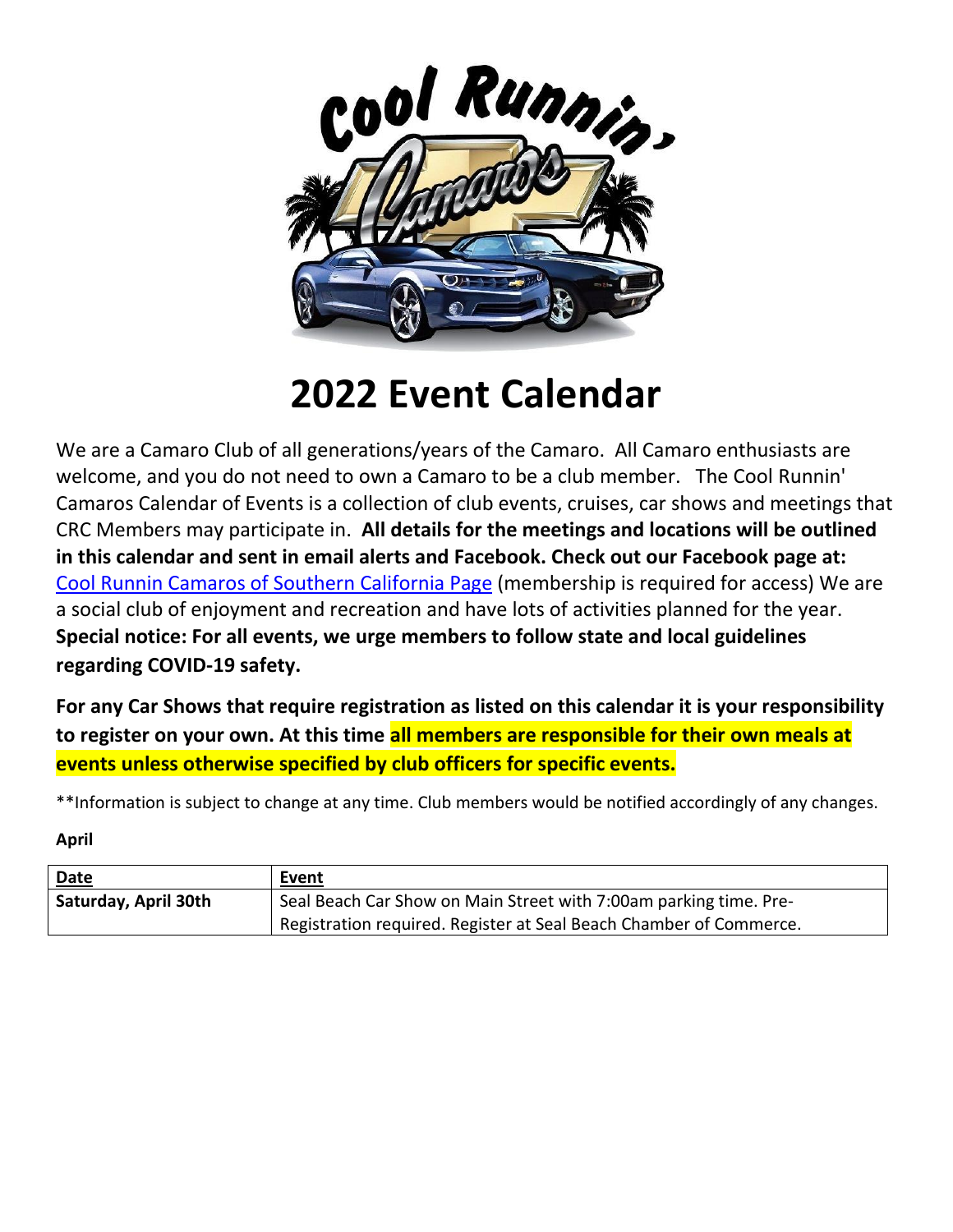**May**

| <b>Date</b>                   | Event                                                                                |
|-------------------------------|--------------------------------------------------------------------------------------|
| Saturday, May 7 <sup>th</sup> | Browning Auto Collection Tour. Owned by the Browning Family of Browning              |
|                               | Oldsmobile fame, the collection features two buildings of Classic cars and           |
|                               | trucks as well as vintage radios and other memorabilia. It is located at 16625       |
|                               | Norwalk Blvd in Cerritos CA. Mark Soltan is our Lead. Please be at the Auto          |
|                               | Collection by 9:30am. Optional lunch to follow. CRC Email Alert coming with          |
|                               | <b>RSVP instructions.</b>                                                            |
| Sunday, May 8 <sup>th</sup>   | Broken Timbers Brewing Company, 2910 E La Palma Ave Suite D, Anaheim, CA.            |
|                               | 92806. Do you like beer, classic cars, and live music? Then join us for the          |
|                               | monthly Classics and Craft Beer car show, held on the second Sunday of every         |
|                               | month. Show starts at 11am, music typically starts at 1pm                            |
| Saturday, May 21st            | Lions Dragstrip Museum 55 <sup>th</sup> Birthday of the Camaro/Firebird celebration. |
|                               | This is a re-creation of the Lion's Drag Strip inside the Lion's Automobilia         |
|                               | Foundation. CRC will be the "host" club, helping on the day of the event. If you     |
|                               | can come early at 7:00am we appreciate any volunteers. Mark Soltan is our            |
|                               | Lead. Note this an open event with entry fees. Please refer to the registration      |
|                               | link for details. Location is 2790 East Del Amo Blvd in Rancho Dominguez.            |
|                               | Entry is on Santa Fe Ave. Show parking is at 7:30am-8:30am. Show opens               |
|                               | from 9:00am - 3:00pm. CRC Email Alert coming with RSVP instructions.                 |
|                               | Registration link - https://lionsautomobilia.org/wp-                                 |
|                               | content/uploads/2020/01/FORM-Lions-55th-Anniversary-Camaro-Celebration-              |
|                               | v2.pdf                                                                               |
|                               |                                                                                      |

### **June**

| Date                           | Event                                                                           |
|--------------------------------|---------------------------------------------------------------------------------|
| Saturday, June 4 <sup>th</sup> | Huntington Beach Car Concours d'Elegance Rod and Custom Show. At                |
|                                | Huntington Beach Central Park Library - 711 Talbert Ave, Huntington Beach,      |
|                                | CA. Entry for vehicle exhibitors starting at 6:00am. Info at hbconcours.org     |
| Sunday, June 5 <sup>th</sup>   | Huntington Beach Car Concours d'Elegance Main Event. At Huntington Beach        |
|                                | Central Park Library - 711 Talbert Ave, Huntington Beach, CA. Entry for vehicle |
|                                | exhibitors starting at 6:00am. Questions? Ask Bill Bergen                       |
|                                | billbergen01@gmail.com Info at hbconcours.org                                   |
| Sunday, June 12th              | Broken Timbers Brewing Company, 2910 E La Palma Ave Suite D, Anaheim, CA.       |
|                                | 92806. Do you like beer, classic cars, and live music? Then join us for the     |
|                                | monthly Classics and Craft Beer car show, held on the second Sunday of every    |
|                                | month. Show starts at 11am, music typically starts at 1pm                       |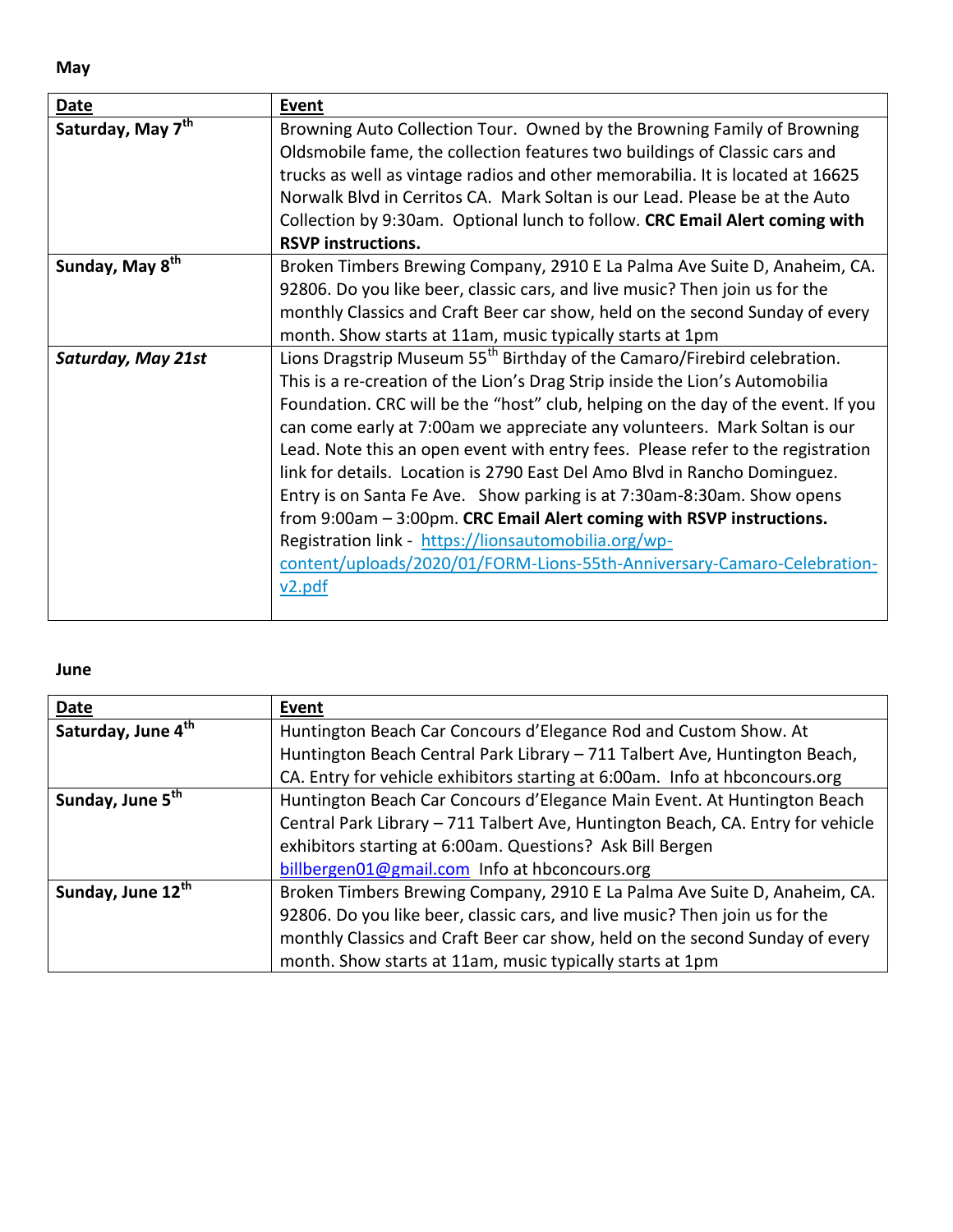**July**

| Date                          | Event                                                                             |
|-------------------------------|-----------------------------------------------------------------------------------|
| Sunday, July 10th             | Santiago Canyon Cruise hosted by Paul starting in Lake Forest area. Cruise will   |
|                               | end at the Broken Timbers Brewing Company. Paul Galante is Lead. Please           |
|                               | RSVP to kdracer73@yahoo.com Further details coming. Includes a short CRC          |
|                               | meeting after the cruise.                                                         |
| Sunday, July 10 <sup>th</sup> | Broken Timbers Brewing Company, 2910 E La Palma Ave Suite D, Anaheim, CA.         |
|                               | 92806. Do you like craft beer, classic cars, and live music? Then join us for the |
|                               | monthly Classics and Craft Beer car show, held on the second Sunday of every      |
|                               | month. Show starts at 11am, music typically starts at 1pm                         |
|                               |                                                                                   |

## **August**

| Date                       | Event                                                                            |
|----------------------------|----------------------------------------------------------------------------------|
| Friday, August 12th        | Big Bear Lake Antique Car Club "Fun Run" Car Show. Main event on Saturday        |
| Saturday, August 13th      | with a cruise around the lake following show. Saturday night BBQ at the          |
| Sunday, August 14th        | Bergen's Big Bear Lake Home. CRC Alert Email pending with further details.       |
|                            | Please RSVP to <b>billbergen01@gmail.com</b> by August 6 <sup>th</sup> .         |
|                            | More info at https://www.antiquecarclub.org/funruninfo.php                       |
| Sunday, August 14th        | Broken Timbers Brewing Company, 2910 E La Palma Ave Suite D, Anaheim, CA.        |
|                            | 92806. Do you like beer, classic cars, and live music? Then join us for the      |
|                            | monthly Classics and Craft Beer car show, held on the second Sunday of every     |
|                            | month. Show starts at 11am, music typically starts at 1pm                        |
|                            |                                                                                  |
| <b>Sunday, August 21st</b> | CRC Annual P.V. Cruise from 9:00am-2:00pm hosted by John Bateman. Cruise         |
|                            | the P.V. Peninsula, enjoy treats, raffles and lunch. RSVP is required. CRC Alert |
|                            | Email pending for RSVP and further details with instructions.                    |
| Saturday, August 27th      | Speedway Motorcycle Racing with Harley and sidecars at the Orange County         |
|                            | Fairgrounds. Mark Soltan is our Lead. Gates open at 6pm. Admission \$20/\$15     |
|                            | seniors. CRC Email Alert coming with RSVP instructions.                          |
|                            |                                                                                  |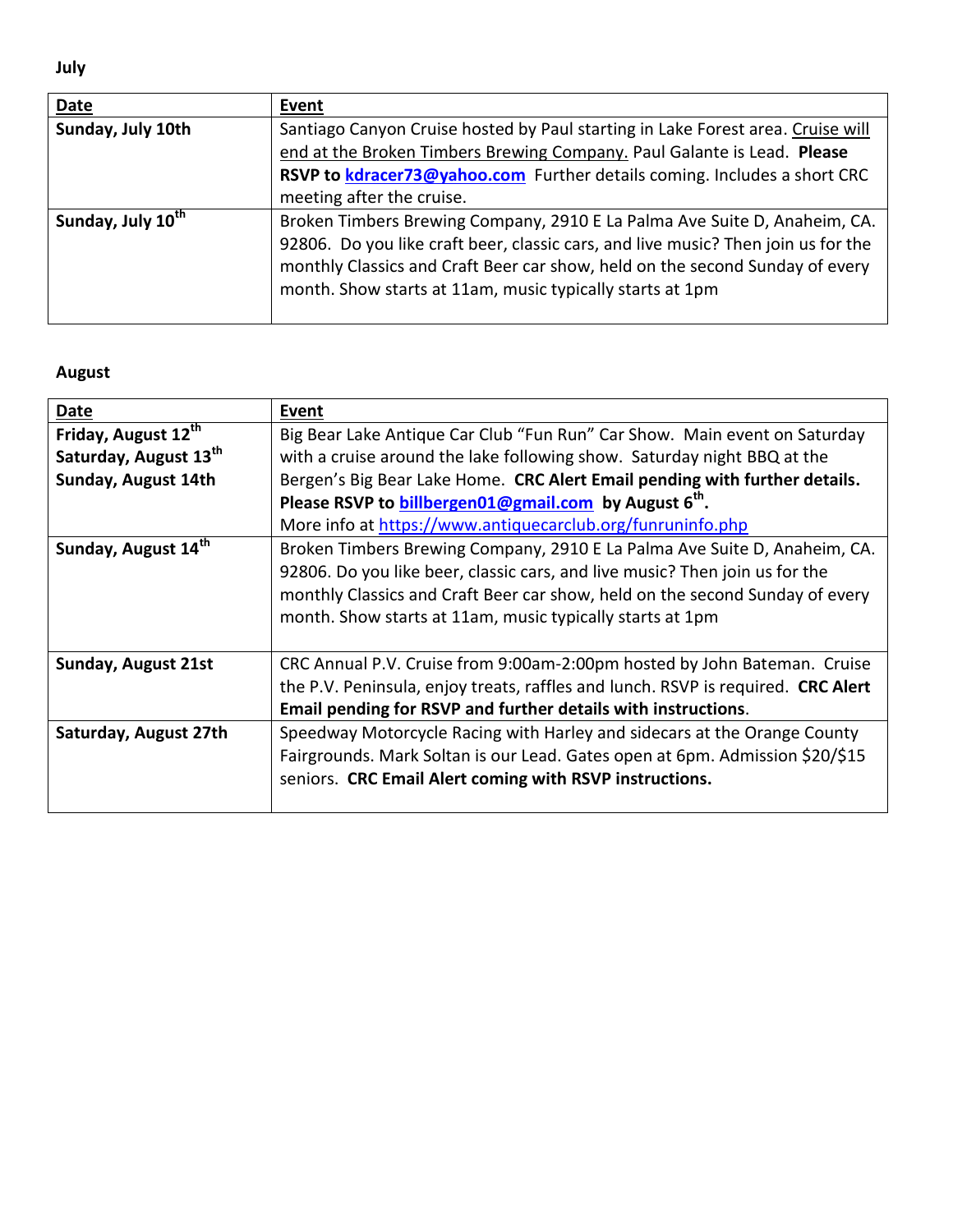#### **September**

| <b>Date</b>                        | Event                                                                                                                                                                                                                                                                                                                                                  |
|------------------------------------|--------------------------------------------------------------------------------------------------------------------------------------------------------------------------------------------------------------------------------------------------------------------------------------------------------------------------------------------------------|
| Sunday, September 11 <sup>th</sup> | Broken Timbers Brewing Company, 2910 E La Palma Ave Suite D, Anaheim, CA.<br>92806. Do you like beer, classic cars, and live music? Then join us for the<br>monthly Classics and Craft Beer car show, held on the second Sunday of every<br>month. Show starts at 11am, music typically starts at 1pm                                                  |
| Saturday, September 24th           | "Cruisin For A Cure" car show at the OC Fairgrounds from 7:00am-4:00pm.<br>Club parks together at this event near show entrance. Mark Soltan is our<br>Lead. CRC Alert Email pending with details. Register today at:<br>http://www.cruisinforacure.com/ CRC Email Alert coming with RSVP<br>instructions.                                             |
| Thursday, September 29th           | Birth of the Chevrolet Camaro in 1966. Happy Birthday!!! Highway 39<br><b>Museum Free Car Show Located at Highway 39 Events Center • 1563 S State</b><br>College Blvd, Anaheim, CA 92806. Meet at 5:00pm. Mark Soltan is our Lead.<br>Dinner can be purchased at the museum. More details to follow. CRC Email<br>Alert coming with RSVP instructions. |

#### **October**

| Date                             | Event                                                                                                                                                                                                                                                                                                                                                    |
|----------------------------------|----------------------------------------------------------------------------------------------------------------------------------------------------------------------------------------------------------------------------------------------------------------------------------------------------------------------------------------------------------|
| Saturday, October 1st            | Speedway National Championship. Motorcycle Racing at the Orange County<br>Fairgrounds 52 years and running. Mark Soltan is our Lead. Gates open at<br>6:00pm. Admission \$20/\$15 seniors. CRC Email Alert coming with RSVP<br>instructions.                                                                                                             |
| <b>Sunday, October 9th</b>       | Broken Timbers Brewing Company, 2910 E La Palma Ave Suite D, Anaheim, CA.<br>92806. Do you like beer, classic cars, and live music? Then join us for the<br>monthly Classics and Craft Beer car show, held on the second Sunday of every<br>month. Show starts at 11am, music typically starts at 1pm                                                    |
| Sunday, October 16 <sup>th</sup> | PCH Cruise starting at Bill Bergen's in Huntington Beach with an assigned<br>route. Destination is at JAS Rods & Customs - 10422 Stanford Ave, Garden<br>Grove to host lunch after the cruise. Bill Bergen is Lead. RSVP to<br>billbergen01@gmail.com. Includes a short CRC meeting after the cruise. CRC<br>Alert Email with time and location to come. |